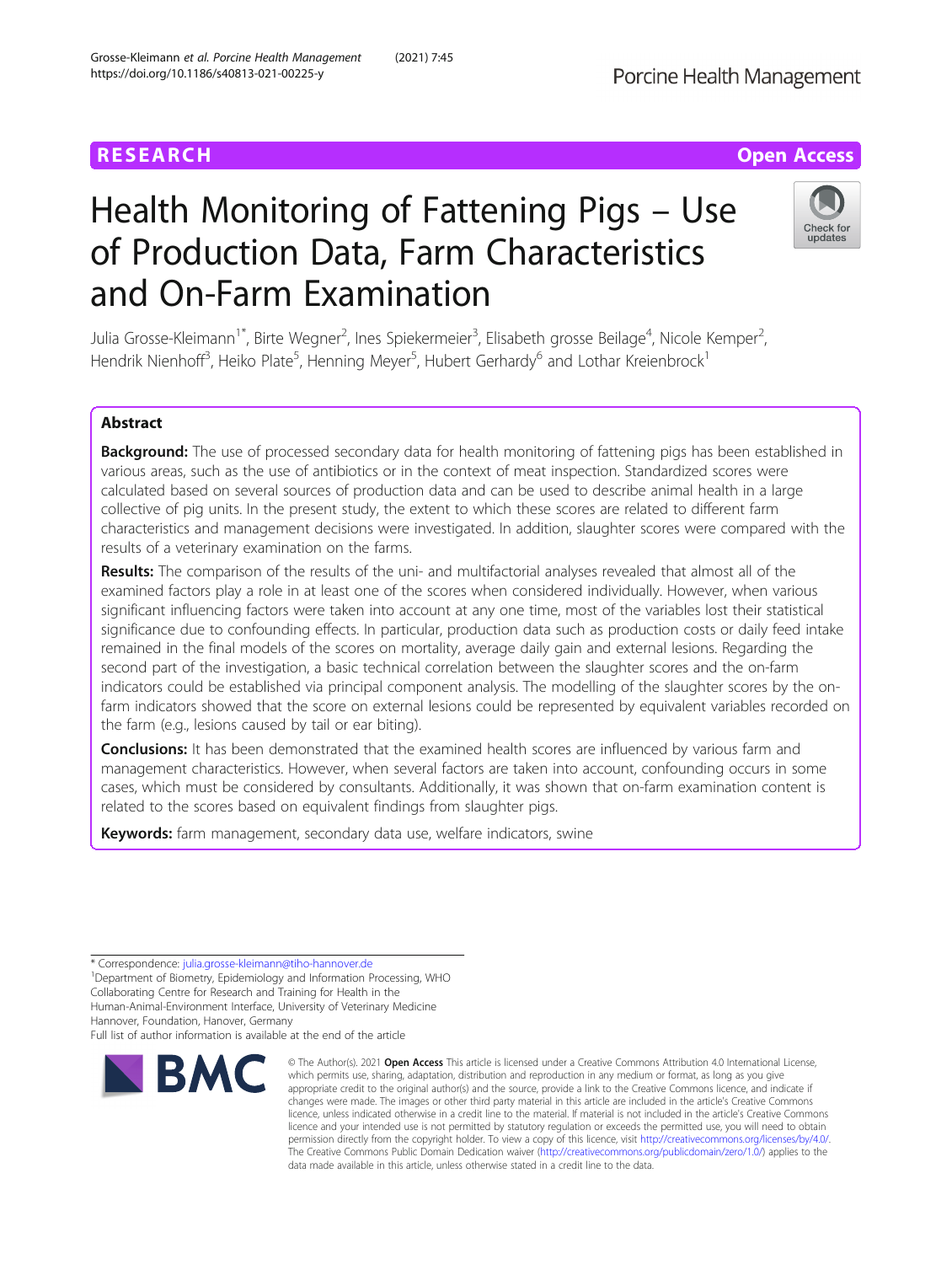# Background

Measuring animal welfare and animal health has steadily increased in importance recently. Many methods have been developed, and a rough distinction, following the EFSA [\[1](#page-11-0)], can be made between animal-based, active indicators and passive, environment-based indicators. The latter can be used if their relation to animal health issues is very close and their recording is easier, which is important for monitoring the health status of a wide range of pig farms. GrosseKleimann et al. [\[2](#page-11-0)] have already derived a set of seven health scores and one total score for this purpose, which allows longitudinal screening of a target collective of farms under conventional production conditions in Germany. Onehalf of the scores is based on findings in slaughtered pigs, whereas the other half consists of information regarding biological performance (average daily gain and feed conversion ratio), mortality and treatment with antibiotics. The data were generated from monitoring and advisory processes along the pig production chain, and both were checked and processed for secondary data use beforehand.

Concerning the aforementioned health scores [\[2](#page-11-0)], the question is whether management and farm characteristics could influence them and whether particular factors for the prevention of health incidents can be identified. Several studies have addressed this issue and found production items that can be used as a basis for extended veterinary and agricultural consulting to improve the health status of fattening pigs in the long run. However, these factors may vary by production system or the particular collective of farms. Therefore, this study will describe which farm characteristics can be used as adjusting screws for the health scores in fattening pigs housed in typical German pig production systems .

Additionally, this investigation addresses the degree to which health scores, which are based on findings in slaughtered pigs, can be reflected or complemented by animal welfare indicators that are collected on farms in fattening pigs.

# Methods

## Study design

The joint project "Multivariate Assessment of Animal Welfare through Integrative Data Collection and Validation of Welfare Indicators in Finishing Pigs" (MulTiViS) is conducted by a consortium of the University of Veterinary Medicine Hannover, foundation ("Stiftung Tierärztliche Hochschule Hannover"), the Swine Health Service of the Chamber of Agriculture in Lower Saxony ("Schweinegesundheitsdienst"), the swine service provider VzF (registered association, VzF) and Marketing Service Gerhardy. The owners of a sample of 207 commercial fattening pig units from northeastern Lower Saxony, Germany, all under the advisory service of VzF, were asked for their written confirmation of participation.

For each pig unit, several sources of production data were available, acquired by VzF in the context of farm branch analysis. These production data contain information on various farm and management characteristics, biological and economic performance data, findings in slaughtered pigs and information on antibiotic usage.

Additionally, two trained veterinarians visited each farm on one day between 3 and 2017 and 12 November 2018. They examined fattening pigs in a maximum of eight randomly selected pens per farm  $(7.8 \pm 1)$ ; arithmetic mean ± standard deviation), according to the method of Kish, 1949 [\[3\]](#page-11-0), which led to 24,715 observed animals in 1,201 pens. Thirty welfare and health indicators were investigated as on-farm health information. To achieve a holistic "animal health dataset", on-farm health information was linked to production data from the corresponding half-year in which the on-farm examination took place.

Since Grosse-Kleimann et al. [\[2](#page-11-0)] found the initial body weight (IBW) on day one of the fattening period to be an important stratification criterion, only herds with IBW between 24 and 33.5 kg were chosen for further analyses. Additionally, data from pigs housed in pens with straw bedding or outdoor climate were excluded because the number of pens was too small to be representative (4 farms with exclusively straw bedding or outdoor climate). Furthermore, on one farm, on the day of the examination, unexpectedly, no animals were present. Finally, a collective of  $n = 154$ pig units remained for further analyses. The farm size varied between 160 and  $3,360$   $(1,153 \pm 582)$  fattening pig places (FPs).

## Health scores

Seven standardized health scores and one total score according to Grosse-Kleimann et al. [[2\]](#page-11-0) were chosen as the target variables: mortality (MOR), average daily gain (ADG), feed conversion ratio (FCR), treatment frequency (TF) and meat inspection indicators associated with respiratory health (RESP), exterior injuries or alterations (EXT) and animal management (MANG). They are based on selected indicators from production data (Table [1](#page-2-0)) and were standardized on a zscale, with a mean of 0 and a standard deviation of 1. For respiratory slaughter findings of pneumonia and pleurisy, in Germany, four categories are usually documented at meat inspection. For the study, a unique prevalence was calculated by combining moderate and high alterations as positive records and slight and no alterations as negative records.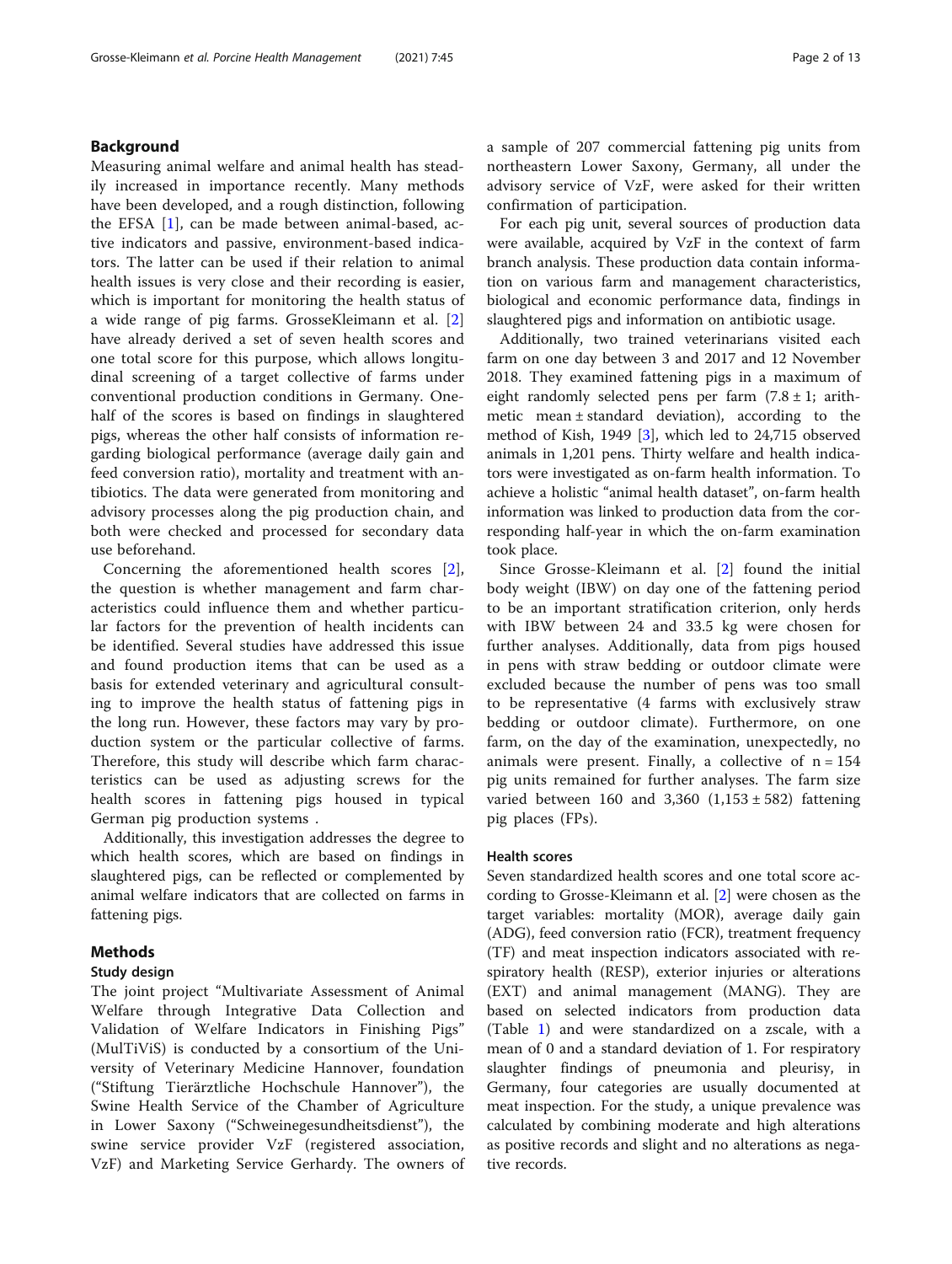<span id="page-2-0"></span>Table 1 Source and descriptive measures of indicators, which are the basis for examined health scores in the study collective of 154 pig units, according to Grosse-Kleimann et al. [[2](#page-11-0)]. (MOR mortality score, ADG average daily gain score, FCR feed conversion ratio score, TF treatment frequency score, RESP respiratory lesions score, EXT exterior lesions score, MANG animal management score, UDD used daily doses, FP fattening pig place)

| score       | <b>Indicator</b>               | source                       | mean  | SD    | min  | max   |
|-------------|--------------------------------|------------------------------|-------|-------|------|-------|
| <b>MOR</b>  | mortality [%]                  | performance data             | 2.56  | 1.77  | 0.17 | 13.73 |
| <b>ADG</b>  | average daily gain [g]         | performance data             | 849   | 77    | 631  | 1,036 |
| <b>FCR</b>  | feed conversion ratio [kg/kg]  | performance data             | 2.83  | 0.19  | 2.45 | 3.34  |
| <b>TF</b>   | treatment frequency [UDD/FP]   | antibiotic usage data        | 2.22  | 3.57  | 0.00 | 20.13 |
| <b>RESP</b> | pneumonia [%]                  | findings in slaughtered pigs | 11.99 | 8.52  | 0.65 | 80.82 |
|             | pleurisy [%]                   | findings in slaughtered pigs | 6.43  | 6.18  | 0.00 | 29.92 |
|             | pericarditis [%]               | findings in slaughtered pigs | 3.69  | 3.20  | 0.00 | 21.83 |
| <b>EXT</b>  | arthritis [%]                  | findings in slaughtered pigs | 0.58  | 0.48  | 0.00 | 2.43  |
|             | abscess [%]                    | findings in slaughtered pigs | 0.97  | 0.68  | 0.00 | 3.67  |
|             | ear lesions [%]                | findings in slaughtered pigs | 0.01  | 0.05  | 0.00 | 0.37  |
|             | tail lesions [%]               | findings in slaughtered pigs | 0.76  | 1.12  | 0.00 | 7.42  |
|             | dermal alterations [%]         | findings in slaughtered pigs | 0.16  | 0.23  | 0.00 | 1.54  |
|             | bursitis [%]                   | findings in slaughtered pigs | 0.46  | 0.70  | 0.00 | 6.14  |
| <b>MANG</b> | liver milk spots [%]           | findings in slaughtered pigs | 6.89  | 10.69 | 0.00 | 61.16 |
|             | dermal damage (handling) [%]   | findings in slaughtered pigs | 0.05  | 0.24  | 0.00 | 2.30  |
|             | intestinal alteration [%]      | findings in slaughtered pigs | 0.60  | 1.18  | 0.00 | 13.93 |
|             | whole carcass condemnation [%] | findings in slaughtered pigs | 0.17  | 0.21  | 0.00 | 1.05  |

#### Factors selected from farm characteristics

Sixteen categorical factors, e.g., type of buying in criteria, boar fattening or feeding techniques, and 14 metric factors, e.g., costs for veterinary service or daily feed intake, were extracted from farm characteristics (for a complete list of all factors see [Additional file 1](#page-11-0)). Factor levels with less than ten pig units were omitted for statistical analyses to avoid extended variation due to sparse data.

To investigate both the individual influence of farm characteristics on the health scores and the interaction with others, uni- and multifactorial ANOVA and linear regression models were conducted. To find the set of variables in FC that showed the most significant influence on each health score, multifactorial analyses of covariance were conducted with a combination of forward selection (entering criterion:  $p$ -value < 0.1) and manual backward selection (removal criterion: pvalue > 0.05).

In preparation for statistical modelling and to control multicollinearity, association analyses within influencing factors were previously applied to all variables [\[4](#page-11-0)].

## Preparation and analysis of on-farm indicators

During investigation on the farms, two different age groups of pigs were distinguished: first to sixth fattening weeks (age group 1) and seventh to twelfth fattening weeks (age group 2). Since regrouping of pigs for fattening and mixing of unfamiliar pigs often cause rank fights [[5,](#page-11-0) [6](#page-11-0)], an increased incidence of health- and productionrelevant findings may occur in age group 1. In addition, the time until slaughter is longer in age group 1, and thus, the probability is higher that injuries developed in the early fattening period have healed or are no longer visible. Hence, t-tests were carried out to identify those indicators whose mean prevalence differed significantly between the age groups. If differences were identified, for these characteristics, a correction factor for age group 1 was calculated by the following formula:

$$
p_{corr} = p \times \frac{mean_{group2}}{mean_{group1}}
$$

where  $p_{corr}$  = corrected prevalence of age group 1 and  $p =$  observed prevalence of age group 1. This approach is in line with a general adjustment by ratio extrapolation [[7](#page-11-0)].

On-farm health information was originally examined as pen-specific prevalence (number of affected animals per pen), but health scores were calculated at the farm level. To bring them to a uniform level, an average farm-specific prevalence for each on-farm indicator and farm was calculated. To meet the requirements for modelling, logit transformation and z-standardization were applied on all variables following the approach of Nienhaus et al. [[8\]](#page-11-0).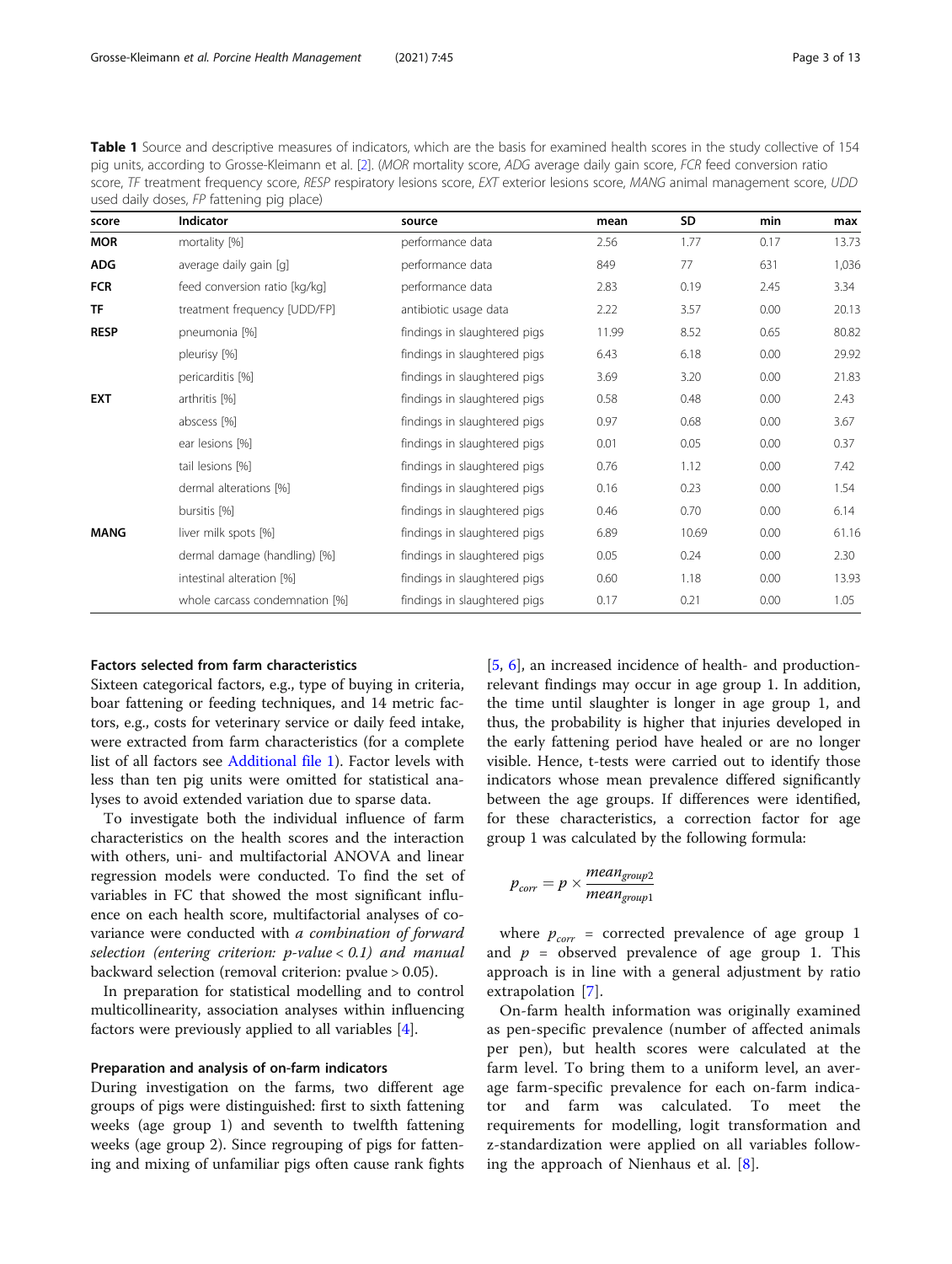To investigate whether the slaughter scores could sufficiently depict pig health or whether investigation of living animals is necessary, several analyses were carried out. A principal component analysis was implemented to provide an overview of the interconnections between on-farm indicators and RESP, EXT and MANG. As the first and second components of the principal component analysis are considered the most discriminating, they were plotted on a factor map. Unifactorial ANOVA for each selected on-farm indicator and three slaughter scores were conducted to examine the degree of predictability and to reveal possible supplemental factors for health monitoring. Previously, the Spearman correlation coefficient was calculated for each on-farm and slaughter indicator.

All statistical evaluations were performed with SAS®, version 9.4 TS level 1M5 (SAS Institute Inc., Cary, NC, United States).

# Results

## Health status (scores)

On average, the mortality was  $2.56\% \pm 1.77\%$ , and the mean average daily gain was  $849$  g  $\pm$  77 g. The food conversion ratio ranged between 2.45 kg/kg and 3.34 kg/kg, and the mean number of used daily doses per fattening place was  $2.22 \pm 3.57$ . Pneumonia, pleurisy, pericarditis and liver milk spots showed a mean prevalence of 11.99 % ± 8.52 %, 6.43 % ± 6.18 %, 3.69 % ± 3.20 and 6.89 %  $\pm$  10.69 %, respectively, whereas all other slaughter indicators occurred only at a very low level (mean prevalence < 1 %). Detailed results are shown in Table [1](#page-2-0).

## Farm characteristics and their impact on health scores

Most of the pig units (48.1 %) purchased surgically castrated male pigs that were housed in the same pen as females. The majority of the study farms (46.7 %) offered  $0.75$  m<sup>2</sup> per fattening pig place, and 81.8 % had pens that were equipped with fully slatted floors. Regarding feeding techniques, the main type was fully automatic liquid feeding (38.0 %). On average, the production costs varied between 0.57  $\epsilon$  and 0.91  $\epsilon$  per kg of live weight gain. The mean costs for veterinary service per sold animal were 1.00  $\epsilon$  ± 1.17  $\epsilon$ , and the feed intake per pig and day was  $2.40 \text{ kg} \pm 0.21 \text{ kg}$ . Detailed descriptive results are shown in [Additional file 1](#page-11-0).

In preparation for modelling, the two variables number of FP and live weight at slaughter were excluded for further analyses to avoid multicollinearity. The results of unifactorial ANOVA revealed that three farm characteristics had no significant influence on any of the observed health scores (feed, phase feeding and feed availability). The factor with the highest number of pvalues for entering final models was feed intake per pig and day. Manual backwards selection was performed for the multifactorial

models with a p-value < 0.05 as the selection criterion. It was shown that ADG was the most influential health score, with  $R^2 = 96.1$ % by observed farm characteristics. The results of uni- and multifactorial analyses for MOR, ADG and EXT are shown in Table [2](#page-4-0). Detailed results for all scores are listed in [Additional file 2.](#page-11-0)

The results of multifactorial analyses usually revealed no substantial differences in parameter estimates for categorical characteristics in comparison to unifactorial analyses (see Tables [2](#page-4-0), [3](#page-5-0) and [4](#page-6-0)). The type of buying in criteria and boar fattening were the variables with the most influence, as they are the only categorical characteristics remaining in a final model. The type of buying in criteria is a variable that contains information on where farms source their piglets from and the management type behind it. The reference group, type A, stands for the typical VzF farm with pigs originating from a German farm and having BHZP (German Federal Hybrid Breeding Programme) as the dominant sow and boar breed. Types B and C also obtain German piglets with BHZP as the main boar breed, but DAN (DanBred P/S) and PIC (Pig Improvement Company) are the primary sow breeds. Types D and E have mixed sow breeds and BHZP or mixed breeds for boar, respectively. Type F obtains imported piglets from Denmark, whereby the sow and boar breed are not taken into account. Type G was created by merging subtypes that were too few for a separate group. Farms with type E buying in criteria seemed to have fewer exterior lesions, whereas type B farms showed better EXT scores than the reference group. In farms with boar fattening, animals showed higher values in EXT than in farms that purchase castrated males.

With regard to the metric variables, it is noticeable that above all, monetary factors such as production costs or costs for veterinary service seem to play an important role. Thus, in the unifactorial approach, increasing production costs per kg live weight gain (LWG) had the effect of poorer scores for MOR and ADG. However, when the influence of other significant factors is taken into account, production costs no longer seem to have such a strong effect on ADG and are even associated with a considerably lower mortality. Poorer performance in MOR is also reflected by higher veterinary costs. An increase in feed intake per pig and day is reflected in significantly better daily gain and better scores on the EXT.

## On-farm health indicators

Contrasting the characteristics under study by age group showed that significant differences in prevalence level occurred for ten of the remaining on-farm indicators (Table [5\)](#page-7-0). Tail biting lesions, ear haematoma and coughing index did not vary substantially between the age groups. Bursa auxiliaris, bursitis, faecal skin dirtying,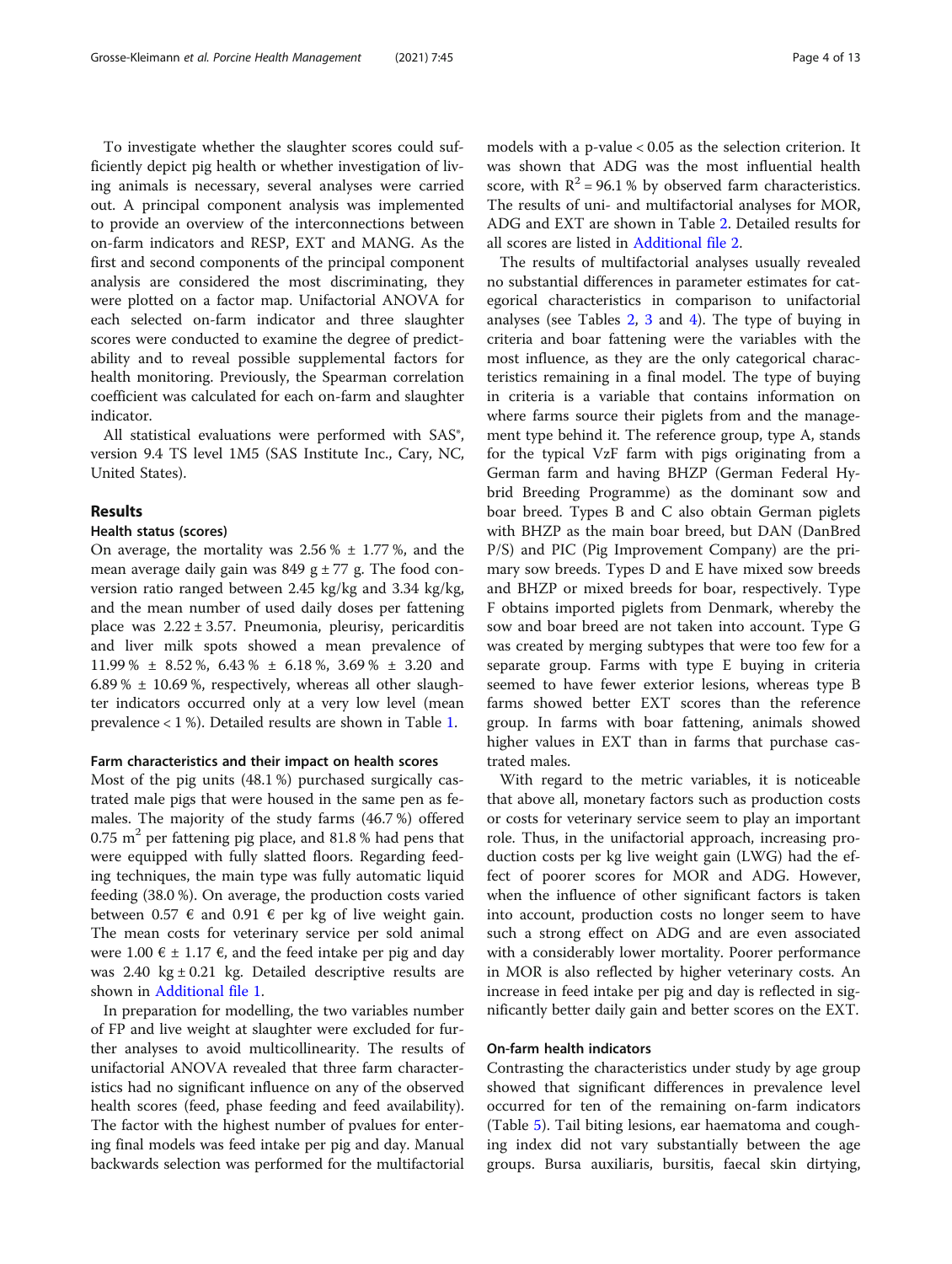<span id="page-4-0"></span>ophthalmic discharge, conjunctivitis and lameness were more often found in age group 2, whereas skin lesions, purulent nasal discharge, flank biting lesions, ear biting lesions and pigs showing signs of diarrhoea at the pen level showed a higher prevalence in age group 1.

Taking the adjustment of Table [5](#page-7-0) into account, it was found that Bursa auxiliaris was by far the most frequently observed finding  $(76.0 % \pm 18.3 %)$ . This was followed by faecal skin dirtying  $(12.4 % \pm 15.7%)$  and ophthalmic discharge  $(8.9 % \pm 9.9 %)$ , whereas flank biting lesions were found the least  $(0.7 %± 1.3 %)$ . In general, it could be stated that most prevalence levels were very low (< 5 %) and therefore showed a right-skewed distribution, which justifies logittransformation and zstandardization. Detailed results are shown in Table [6](#page-7-0), and the observed prevalence of all on-farm indicators can be found in [Additional file 1](#page-11-0).

The majority of the Spearman correlation coefficients for on-farm and slaughter indicators lay beneath 0.2 and the highest coefficient was calculated for tail biting lesions recorded on-farm and at slaughter with 0.33. Nevertheless, the factor map of the principal component analysis of selected on-farm indicators and slaughter scores (Fig. [1\)](#page-8-0) underlines the technical association between scores based on findings in slaughtered pigs and corresponding indicators in living animals. However, Bursa auxiliaris and bursitis were spotted at some distance from the other exterior lesions, and RESP was found to be closer to lameness than to the respiratory indicators. The first component explains 13.2 %, and the second component explains 11.8 % of the total variance.

The results of the unifactorial ANOVA revealed that none of the selected on-farm indicators could predict any slaughter score to a higher degree than 8.26 % ( $\mathbb{R}^2$  of model "EXT = ear haematoma"), and the majority of  $\mathbb{R}^2$ values were lower than 1 % (Table [7\)](#page-9-0). Ear haematoma and faecal skin dirtying showed significant p-values in two models, whereas skin lesions, flank biting lesions, tail biting lesions, ear biting lesions and lameness each predicted one score significantly, and the remaining factors showed no significant p-value. Therefore, these factors may be considered potential supplemental indicators for health monitoring, as scores based on findings in slaughtered pigs cannot be depicted by any of them.

EXT was the score with the highest number of significant associations with on-farm indicators. There was also a great degree of professional agreement, since all observed indicators concerning exterior lesions, despite bursa and bursitis, predicted EXT significantly. In contrast, RESP indicated a significant association with ear haematoma only, but none of the respiratory indicators and MANG could be significantly predicted by only faecal skin dirtying.

# **Discussion**

Animal-based indicators may be an important tool for health monitoring, although they cannot replace but supplement good stockmanship or consultancy for early detection of herd health problems [[9\]](#page-11-0). The present study provides insight into the different management and farm characteristics of 154 typical German fattening pig units and their influence on established health scores. Furthermore, an interconnection between selected health scores and welfare indicators recorded on-farm was analysed.

Table 2 Results of unifactorial analyses (factors with pvalue < 0.1) and final multifactorial model (factors with pvalue < 0.05) for MOR (mortality score).  $R^2$  of final model = 17.54 %. Factors remaining in the final model are in bold letters, and the reference level is in italic letters (BFCD benefits free of direct costs, LWG live weight gain)

| Factor                           | factor<br>levels | unifactorial |                  |          |          |
|----------------------------------|------------------|--------------|------------------|----------|----------|
|                                  |                  | p-value      | estimate         | p-value  | estimate |
| BFDC/100 kg LWG                  |                  | < 0.0001     | $-0.04$          | < 0.0001 | $-0.05$  |
| feed energy/kg LWG               |                  | 0.0161       | 0.08             | 0.0314   | 0.08     |
| feed availability                |                  | 0.0570       |                  |          |          |
|                                  | misc.            | 0.7548       | 0.09             |          |          |
|                                  | ad libitum       | 0.0175       | 0.42             |          |          |
|                                  | rationed         | $\ast$       | $\ast$           |          |          |
| costs for veterinary service/pig |                  | 0.0672       | 0.13             | 0.0482   | 0.14     |
| production costs/kg LWG          |                  | 0.0813       | 2.23             | 0.0043   | $-5.59$  |
| feed energy                      |                  | 0.0992       | 0.08             |          |          |
|                                  | $<$ 13 MJ        | 0.0992       | 0.28             |          |          |
|                                  | $13 - 13,4$ MJ   | $\ast$       | $\divideontimes$ |          |          |

\* No p-value and estimate for reference level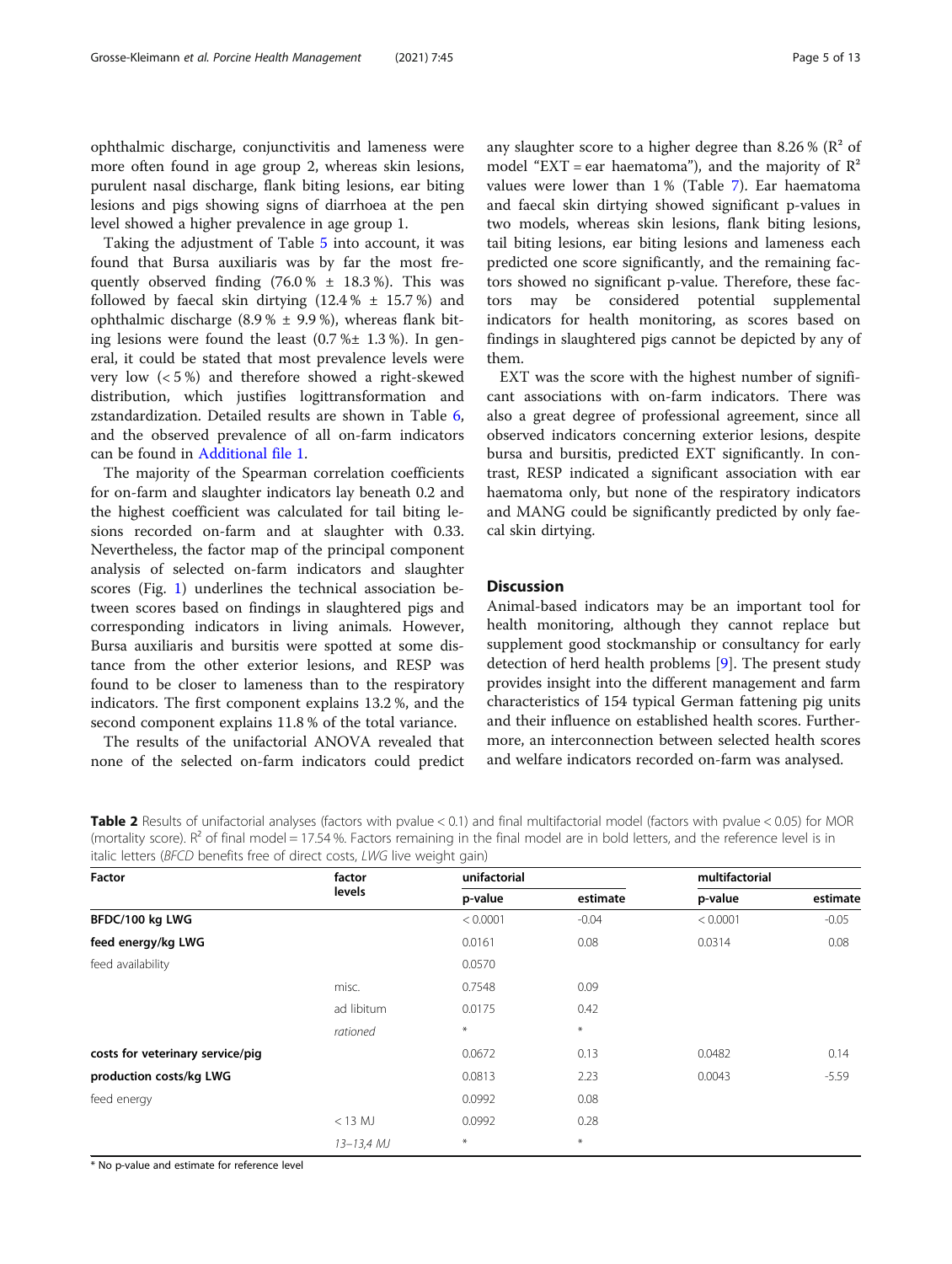<span id="page-5-0"></span>Table 3 Results of unifactorial analyses (factors with pvalue < 0.1) and final multifactorial model (factors with pvalue < 0.05) for ADG (average daily gain score).  $R^2$  of final model = 96.10 %. Factors remaining in the final model are in bold letters, and the reference level is in italic letters (BFCD benefits free of direct costs, LWG live weight gain, FP fattening pig place)

| Factor                       | factor levels               | unifactorial |          | multifactorial |          |  |
|------------------------------|-----------------------------|--------------|----------|----------------|----------|--|
|                              |                             | p-value      | estimate | p-value        | estimate |  |
| needed feed/pig/day          |                             | < 0.0001     | $-3.49$  | < 0.0001       | $-4.31$  |  |
| feed energy/kg LWG           |                             | < 0.0001     | 0.18     | < 0.0001       | 0.24     |  |
| group size                   |                             | < 0.0001     |          |                |          |  |
|                              | misc.                       | 0.0227       | 0.46     |                |          |  |
|                              | 21-50 pigs                  | 0.0144       | $-0.58$  |                |          |  |
|                              | 13-20 pigs                  | 0.0034       | $-0.56$  |                |          |  |
|                              | $1 - 12$ pigs               | $\ast$       | $\ast$   |                |          |  |
| space per FP                 |                             | < 0.0001     |          |                |          |  |
|                              | $> 0.9$ m <sup>2</sup>      | < 0.0001     | $-1.14$  |                |          |  |
|                              | $0.825 \text{ m}^2$         | 0.0277       | $-0.37$  |                |          |  |
|                              | $0.75 \; m^2$               | $\ast$       | $\ast$   |                |          |  |
| type of buying in criteria** |                             | 0.0001       |          |                |          |  |
|                              | G                           | 0.0142       | 0.75     |                |          |  |
|                              | F                           | 0.0010       | $-0.99$  |                |          |  |
|                              | Е                           | 0.0507       | $-0.50$  |                |          |  |
|                              | D                           | 0.2479       | 0.30     |                |          |  |
|                              | C                           | 0.8341       | $-0.06$  |                |          |  |
|                              | B                           | 0.5755       | $-0.12$  |                |          |  |
|                              | A                           | $\ast$       | $\ast$   |                |          |  |
| pigs/FP                      |                             | 0.0011       | $-0.83$  |                |          |  |
| feeding techniques           |                             | 0.0022       |          |                |          |  |
|                              | misc.                       | 0.1604       | 0.38     |                |          |  |
|                              | mash                        | 0.0073       | $-0.46$  |                |          |  |
|                              | liquid                      | $\ast$       | $\ast$   |                |          |  |
| water supply                 |                             | 0.0049       |          |                |          |  |
|                              | public                      | 0.0012       | $-0.56$  |                |          |  |
|                              | private well, water treated | 0.6106       | $-0.16$  |                |          |  |
|                              | private well                | $\ast$       | $\ast$   |                |          |  |
| production costs/kg LWG      |                             | 0.0083       | 3.27     | < 0.0001       | 1.29     |  |
| floor type                   |                             | 0.0145       |          |                |          |  |
|                              | misc.                       | 0.0048       | 0.70     |                |          |  |
|                              | partially slatted           | 0.3237       | 0.32     |                |          |  |
|                              | fully slatted               | $\ast$       | $\ast$   |                |          |  |
| feed availability            |                             | 0.0192       |          |                |          |  |
|                              | misc.                       | 0.3581       | 0.26     |                |          |  |
|                              | ad libitum                  | 0.0177       | $-0.40$  |                |          |  |
|                              | rationed                    | $\star$      | $\ast$   |                |          |  |
| live weight of losses        |                             | 0.0227       | $-0.02$  |                |          |  |
| boar fattening/single sex    |                             | 0.0245       |          |                |          |  |
|                              | yes/yes                     | 0.8974       | 0.03     |                |          |  |
|                              | no/yes                      | 0.0103       | $-0.44$  |                |          |  |
|                              | $no/no$                     | $\ast$       | $\ast$   |                |          |  |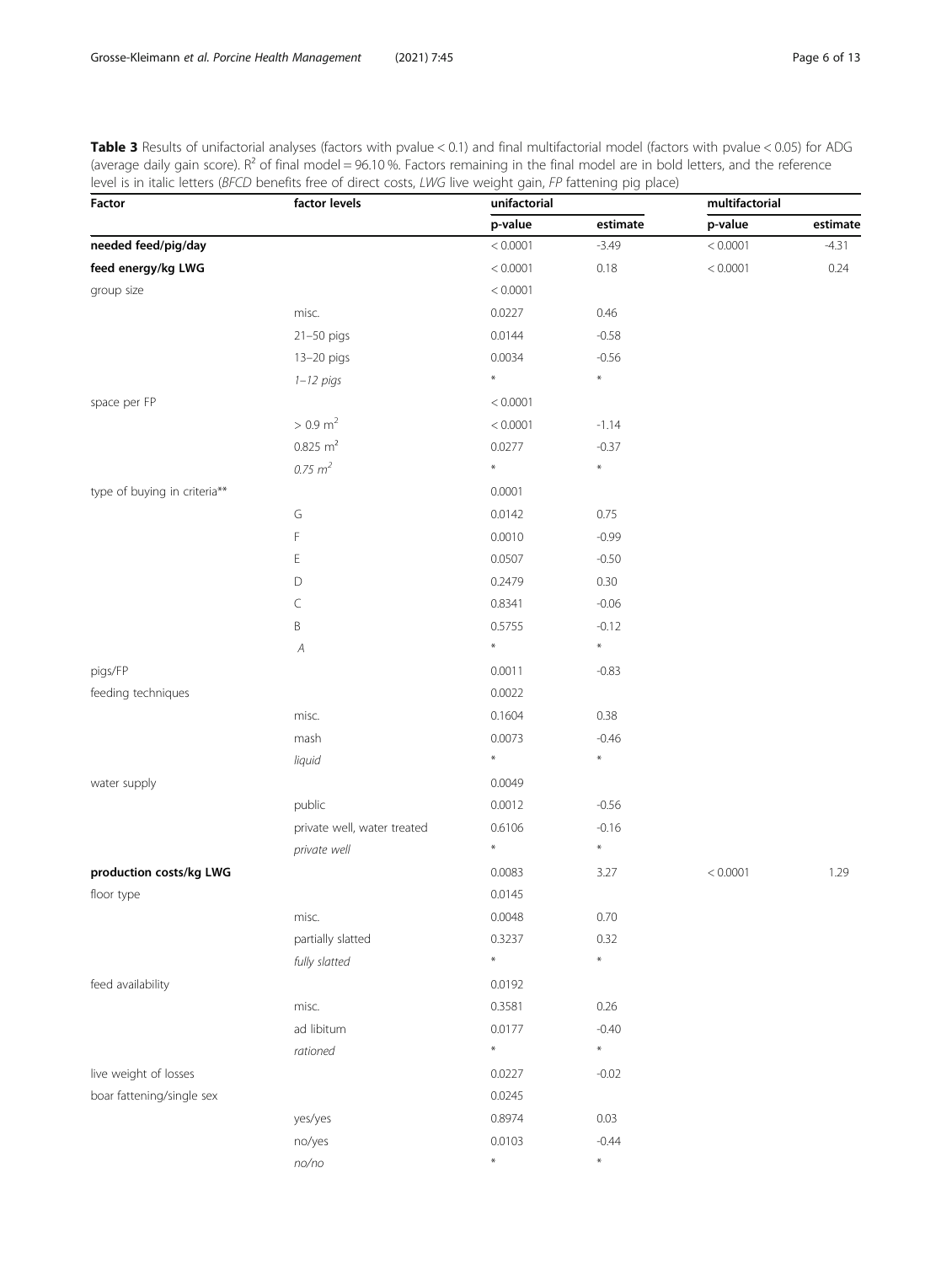<span id="page-6-0"></span>Table 3 Results of unifactorial analyses (factors with pvalue < 0.1) and final multifactorial model (factors with pvalue < 0.05) for ADG (average daily gain score). R<sup>2</sup> of final model = 96.10 %. Factors remaining in the final model are in bold letters, and the reference level is in italic letters (BFCD benefits free of direct costs, LWG live weight gain, FP fattening pig place) (Continued)

| Factor           | factor levels | unifactorial |          | multifactorial |          |
|------------------|---------------|--------------|----------|----------------|----------|
|                  |               | p-value      | estimate | p-value        | estimate |
| slaughter weight |               | 0.0272       | $-0.08$  |                |          |
| BFDC/100 kg LWG  |               | 0.0311       | $-0.02$  |                |          |
| post fattening   |               | 0.0478       |          |                |          |
|                  | yes           | 0.0478       | 0.37     |                |          |
|                  | no            | $\ast$       | $\ast$   |                |          |
| weight gain/pig  |               | 0.0890       | $-0.04$  |                |          |

\* No p-value and estimate for reference level

\*\* For explanation of factor levels see "Discussion/Impact of farm and management characteristics"

# Herd selection and availability of data

Based on the results of Grosse-Kleimann et al. [\[2](#page-11-0)], only those farms were taken into account that started the fattening period, with pigs having an initial body weight of 24 to 33.5 kg. This bodyweight range is typical in Germany and therefore implemented by the majority of fattening pig farmers. As the health scores in the categories above and below this weight range deviate strongly, the results of the study can only be related to this collective and would have to be validated for pigs of other weight or age by means of additional investigations. The production data were collected in a harmonized way by the VzF advisors as part of the farm sector analysis and were processed for the project especially as described in a previous publication. For the level classification of categorical factors, it must be kept in mind that a level fulfils the situation on a farm to at least 90 %. This means that a certain inaccuracy in the data

Table 4 Results of unifactorial analyses (factors with pvalue < 0.1) and final multifactorial model (factors with pvalue < 0.05) for EXT (exterior lesions score).  $R^2$  of final model = 26.12 %. Factors remaining in the final model are in bold letters, and the reference level is in italic letters

| factor                        | factor         | unifactorial |          |                  |          |
|-------------------------------|----------------|--------------|----------|------------------|----------|
|                               | levels         | p-value      | estimate | p-value          | estimate |
| type of buying in criteria**  |                | 0.0014       |          | 0.0024           |          |
|                               | G              | 0.6629       | 0.08     | 0.8411           | 0.04     |
|                               | F              | 0.0011       | $-0.57$  | 0.0107           | $-0.47$  |
|                               | E              | 0.9358       | 0.01     | 0.6050           | 0.08     |
|                               | D              | 0.4364       | 0.12     | 0.8524           | 0.03     |
|                               | C              | 0.0053       | $-0.50$  | 0.0010           | $-0.60$  |
|                               | B              | 0.5943       | $-0.07$  | 0.2323           | $-0.15$  |
|                               | $\overline{A}$ | $\ast$       | $\ast$   | $\divideontimes$ | $\ast$   |
| feed intake/pig/day           |                | 0.0040       | $-0.64$  | 0.0400           | $-0.48$  |
| phosphor reduction            |                | 0.0135       |          |                  |          |
|                               | yes            | 0.0135       | $-0.26$  |                  |          |
|                               | no             | $\ast$       | $\ast$   |                  |          |
| costs for disinfection***/pig |                | 0.0137       | $-0.49$  | 0.0069           | $-0.53$  |
| boar fattening/single sex     |                | 0.0479       |          | 0.0112           |          |
|                               | yes/yes        | 0.0168       | 0.36     | 0.0078           | 0.38     |
|                               | no/yes         | 0.8943       | 0.01     | 0.5161           | $-0.06$  |
|                               | no/no          | $\ast$       | $\ast$   | $\ast$           | $\ast$   |
| animals sold                  |                | 0.0531       | 0.00     |                  |          |

\* No p-value and estimate for reference level

\*\* For explanation of factor levels see "Discussion/Impact of farm and management characteristics"

\*\*\* Within the scope of the final cleaning of the stables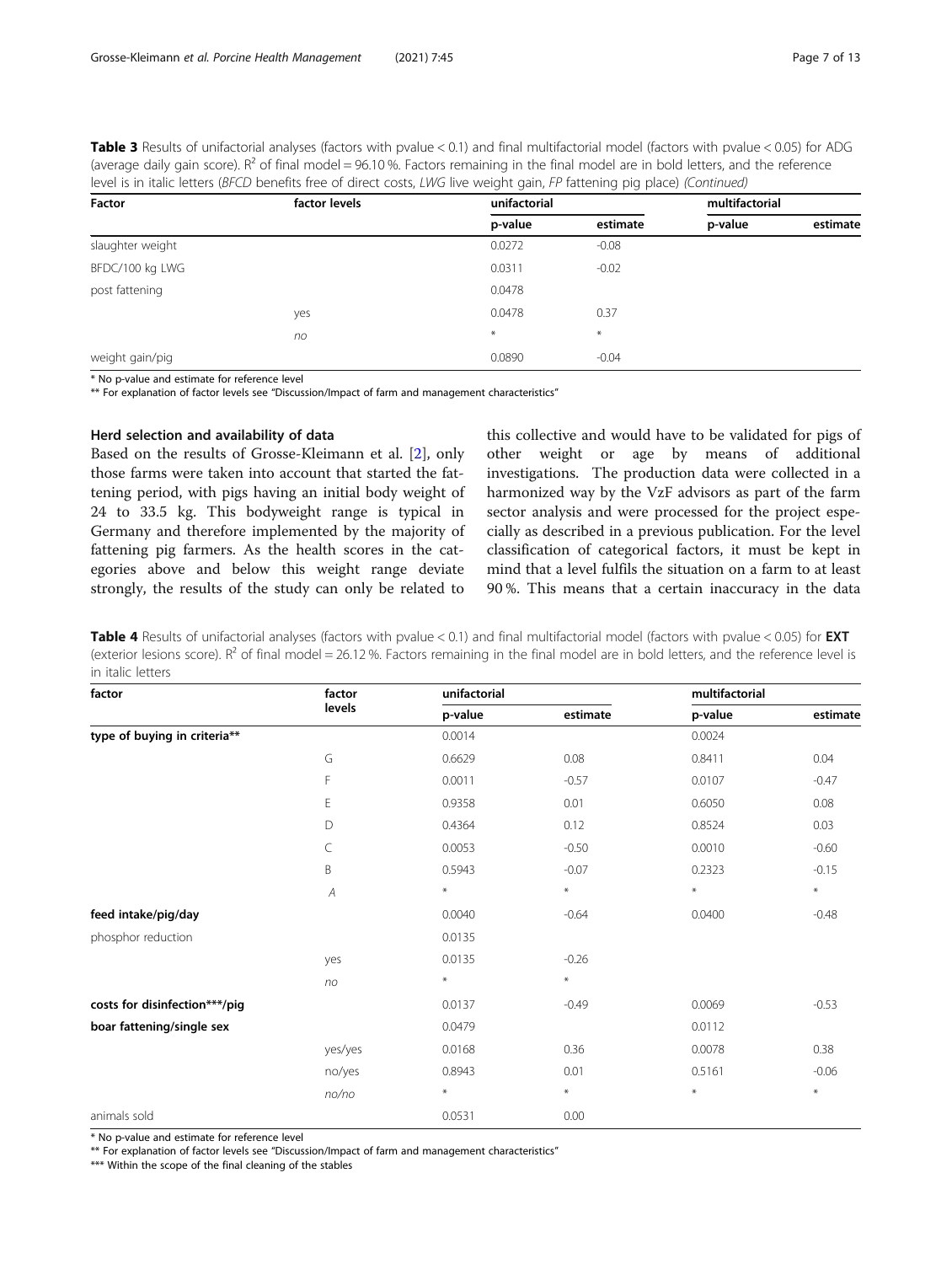<span id="page-7-0"></span>

| <b>Table 5</b> Mean prevalence [%] at the pen level of on-farm indicators and p-value of the t-test for age group 1 ( $n = 669$ pens) and |  |  |
|-------------------------------------------------------------------------------------------------------------------------------------------|--|--|
| age group $2(n = 532 \text{ pens})$                                                                                                       |  |  |

| Indicator                | age group 1 |      | age group 2 |      | p-value  | correction       |
|--------------------------|-------------|------|-------------|------|----------|------------------|
|                          | mean        | SD   | Mean        | SD   |          | factor           |
| bursa auxiliaris         | 63.0        | 23.4 | 76.4        | 17.8 | < 0.0001 | 1.21             |
| bursitis                 | 1.7         | 3.7  | 2.4         | 4.4  | 0.0012   | 1.41             |
| faecal skin dirtying     | 9.0         | 16.6 | 12.2        | 18.6 | 0.0020   | 1.36             |
| skin lesions             | 5.5         | 9.9  | 3.0         | 6.6  | < 0.0001 | 0.54             |
| purulent nasal discharge | 2.2         | 4.8  | 1.3         | 3.3  | 0.0002   | 0.59             |
| ophthalmic discharge     | 4.8         | 7.7  | 8.9         | 12.7 | < 0.0001 | 1.85             |
| conjunctivitis           | 2.9         | 7.4  | 5.0         | 10.3 | < 0.0001 | 1.72             |
| flank biting lesions     | 2.2         | 5.9  | 0.7         | 2.9  | < 0.0001 | 0.32             |
| tail biting lesions      | 2.7         | 8.2  | 3.2         | 8.6  | 0.2694   | $-$ *            |
| ear haematoma            | 1.3         | 3.5  | 1.6         | 3.3  | 0.1415   | $\mathbf{R}_{-}$ |
| ear biting lesions       | 3.1         | 7.5  | 0.9         | 4.9  | < 0.0001 | 0.29             |
| lameness                 | 1.7         | 3.7  | 2.3         | 4.6  | 0.0091   | 1.35             |
| coughing index           | 1.3         | 0.1  | 1.6         | 0.1  | 0.0843   | $\mathbb{R}^+$   |

\* No correction factor calculated because of nonsignificant t-test

cannot be ruled out. Since many pig units have grown over a long period, a 100 % accurate classification is often not possible.

To record the status quo of the study herds, on-farm health information was acquired. Since the aim of the study was to develop factors for monitoring that are easy to implement under practical conditions, each pig unit was visited only once, and the fattening pigs from a maximum of eight randomly selected pens were examined. In contrast, the production data and health scores refer to the aggregated data of a complete half-year and

take into account all pigs that were kept or sold for slaughter during this period. However, with regard to the whole study collective, the large number of visited farms and pigs statistically compensates for this. Hence, to obtain a rough impression of the health status of individual pig herds, the survey is indicated to be suitable.

#### Impact of farm and management characteristics

A positive impact on pig performance through record keeping by advisory services in general was demonstrated by van Staaveren et al. [\[10](#page-11-0)]. Pandolfi et al. [[11](#page-11-0)]

Table 6 Descriptive measures of selected health indicators from on-farm health information in the study collective of 154 pig units (farm-specific prevalence, corrected by age group)

| <b>Indicator</b>         | unit      | mean | median | SD.  | <b>CV</b> | min  | max   |
|--------------------------|-----------|------|--------|------|-----------|------|-------|
| bursa                    | $\%$      | 76.0 | 80.8   | 18.3 | 24.1      | 10.5 | 100.0 |
| bursitis                 | $\%$      | 2.4  | 1.9    | 2.2  | 90.6      | 0.0  | 13.2  |
| faecal skin dirtying     | %         | 12.4 | 5.6    | 15.7 | 126.7     | 0.0  | 89.0  |
| skin lesions             | %         | 2.8  | 1.6    | 3.6  | 126.5     | 0.0  | 21.5  |
| purulent nasal discharge | $\%$      | 1.3  | 0.9    | 1.6  | 124.8     | 0.0  | 10.0  |
| ophthalmic discharge     | %         | 8.9  | 5.9    | 9.9  | 110.6     | 0.0  | 59.3  |
| conjunctivitis           | %         | 4.9  | 1.1    | 8.6  | 176.7     | 0.0  | 45.0  |
| flank biting lesions     | %         | 0.7  | 0.0    | 1.3  | 176.2     | 0.0  | 8.1   |
| tail biting lesions*     | $\%$      | 2.9  | 1.6    | 4.2  | 147.1     | 0.0  | 25.7  |
| ear haematoma*           | %         | 1.5  | 1.1    | 1.5  | 105.6     | 0.0  | 8.4   |
| ear biting lesions       | $\%$      | 0.9  | 0.3    | 1.5  | 181.2     | 0.0  | 12.1  |
| lameness                 | %         | 2.3  | 1.6    | 2.2  | 98.3      | 0.0  | 10.6  |
| coughing index***        | bouts/min | 0.05 | 0.03   | 0.06 | 118.0     | 0.0  | 0.4   |
| diarrhoea                | $\%$      | 8.3  | 0.0    | 16.3 | 195.7     | 0.0  | 87.5  |

\* Observed prevalence (no correction factor because of nonsignificant t-test)

\*\* Number of coughing bouts in  $2 \times 3$  min, divided by number of animals per pen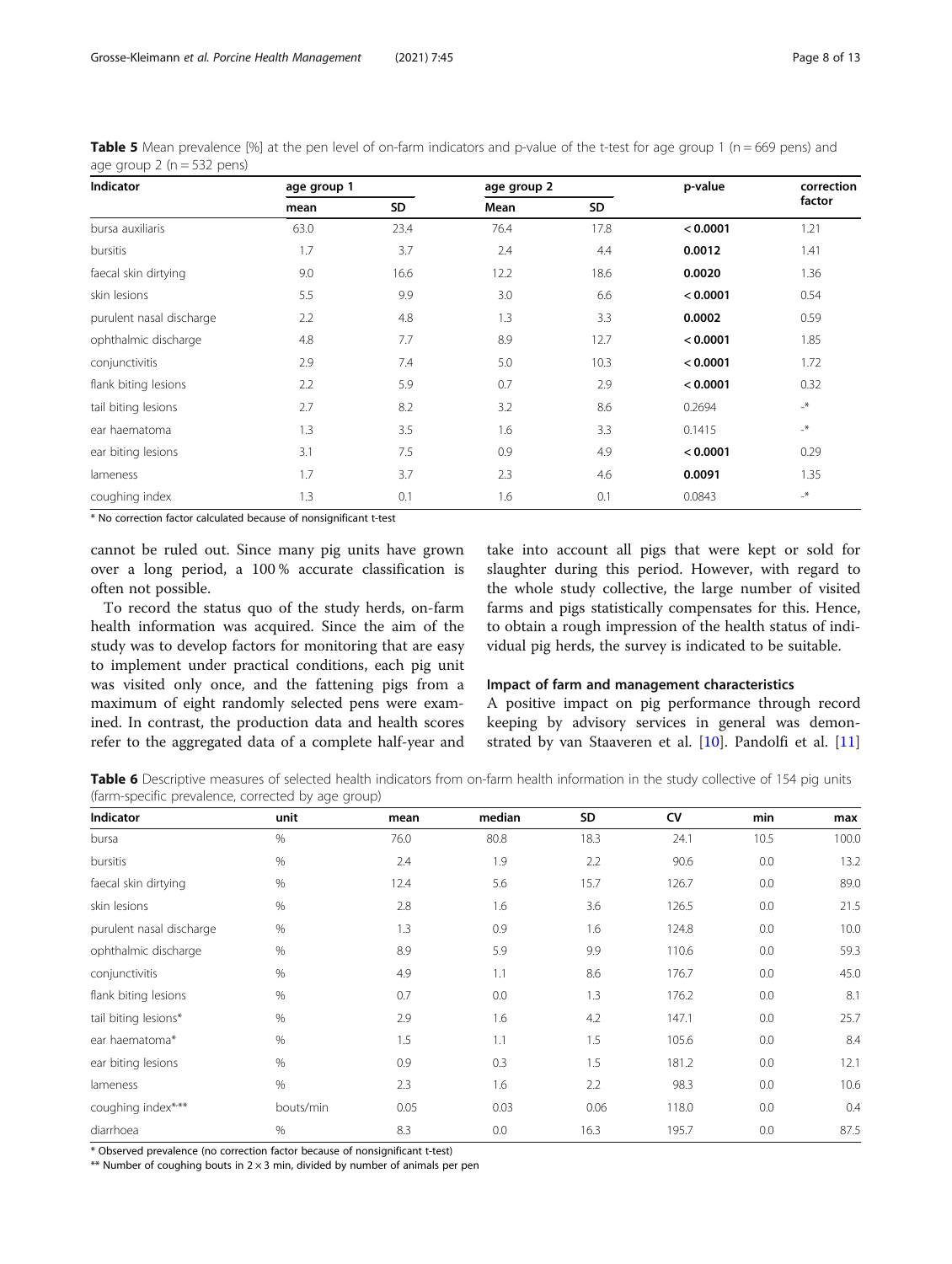<span id="page-8-0"></span>

found that farm and management characteristics, such as the ventilation system or group size, can act as potential starting points for improving animal welfare. For the present study, comparison of uni- and multifactorial analyses indicates an association of several factors with the given health scores. However, in an overall context, regarding the other characteristics under study, confounding changes the risk perspective. Since one aim of the study was to find the set of farm characteristics for

each health score that showed the most significant influence and could be usable as regulation screws to improve pig health, the focus was on multifactorial analyses.

Mortality is generally accepted as an indicator in most epidemiological studies describing animal health [\[8](#page-11-0), [12](#page-11-0)– [14\]](#page-12-0). Here, MOR is primarily associated with direct costfree benefits as well as production costs: the higher the number of animals that died or were culled pre-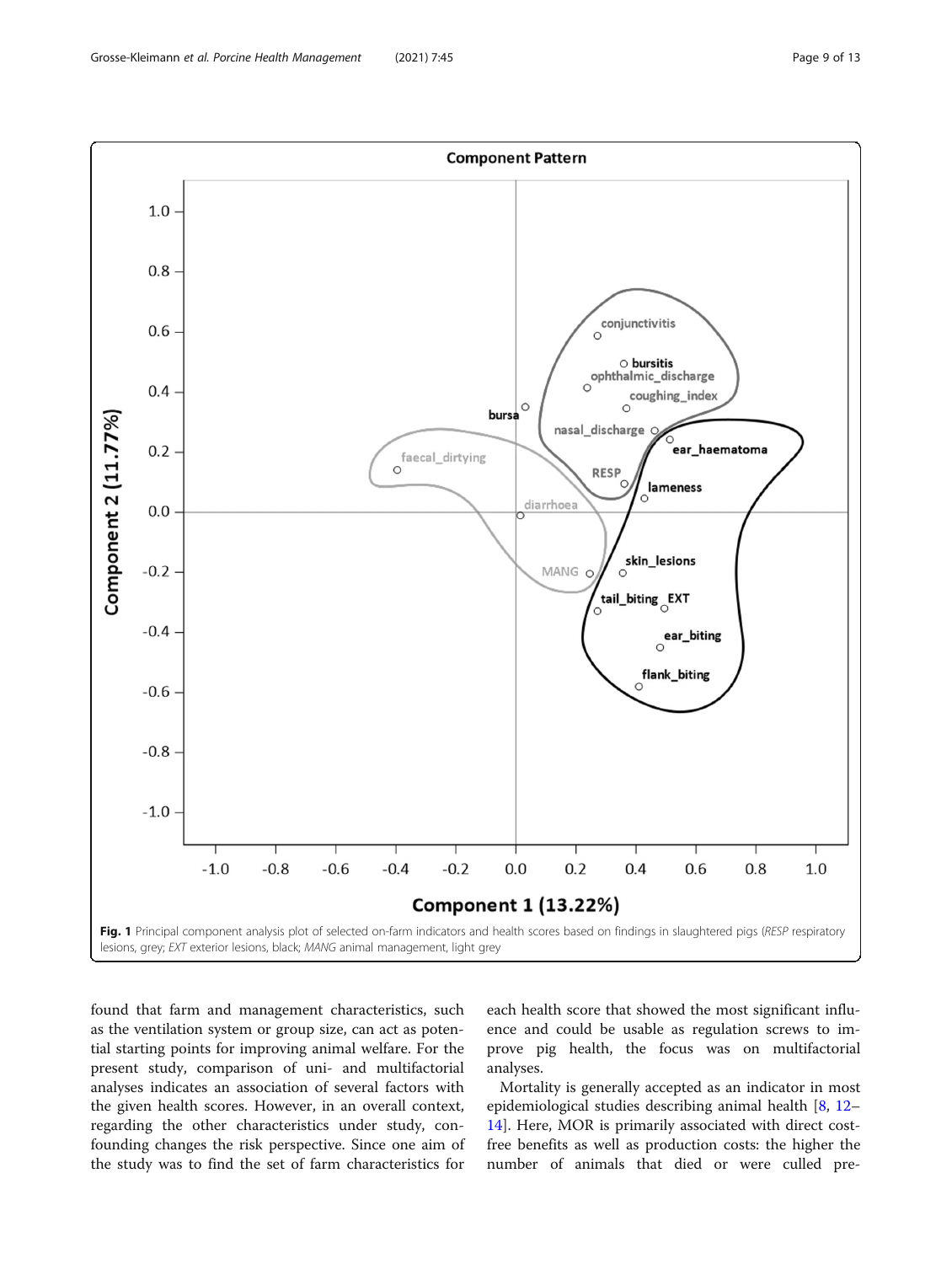<span id="page-9-0"></span>Table 7 Results of unifactorial analyses for on-farm indicators and selected health scores (age group corrected, logit- and ztransformed, farm specific prevalence). Significant p-values and corresponding indicators are bold

| indicator                | <b>RESP</b> |        | <b>EXT</b> |        | <b>MANG</b> |        |
|--------------------------|-------------|--------|------------|--------|-------------|--------|
|                          | p-value     | $R^2$  | p-value    | $R^2$  | p-value     | $R^2$  |
| bursa auxiliaris         | 0.4871      | 0.32 % | 0.7251     | 0.08 % | 0.5778      | 0.20 % |
| bursitis                 | 0.9683      | 0.00%  | 0.2307     | 0.94 % | 0.5673      | 0.22 % |
| faecal skin dirtying     | 0.4393      | 0.39 % | 0.0155     | 3.80 % | 0.0168      | 3.70 % |
| skin lesions             | 0.4036      | 0.46 % | 0.0066     | 4.75 % | 0.0587      | 2.33 % |
| purulent nasal discharge | 0.1004      | 1.77 % | 0.4304     | 0.41%  | 0.3835      | 0.50 % |
| ophthalmic discharge     | 0.7804      | 0.05%  | 0.7521     | 0.07 % | 0.3270      | 0.63 % |
| conjunctivitis           | 0.2180      | 1.00 % | 0.2741     | 0.79%  | 0.5917      | 0.19 % |
| flank biting lesions     | 0.1635      | 1.27 % | 0.0071     | 4.67 % | 0.7537      | 0.06 % |
| tail biting lesions      | 0.8921      | 0.01%  | 0.0121     | 4.07 % | 0.2554      | 0.85 % |
| ear haematoma            | 0.0306      | 3.04 % | 0.0003     | 8.26 % | 0.2598      | 0.83 % |
| ear biting lesions       | 0.0987      | 1.78 % | 0.0011     | 6.82 % | 0.3282      | 0.63 % |
| lameness                 | 0.4515      | 0.37%  | 0.0337     | 2.93 % | 0.1237      | 1.55 % |
| coughing index           | 0.0712      | 2.13 % | 0.4843     | 0.32 % | 0.5382      | 0.25 % |
| diarrhoea                | 0.4208      | 0.43 % | 0.3284     | 0.63 % | 0.5431      | 0.24%  |

slaughter, the lower the profits and the more production costs per kilogram of carcass sold arise. Other farm characteristics, however, did not show a significant influence in the multifactorial analysis in the study collective. In contrast, Agostini et al. [[15](#page-12-0)] found that multiple origins of pigs led to higher mortality. They also observed lower mortality in pigs with higher IBW, which is in line with the present study. An investigation of growfinishing pigs in Belgium [[16](#page-12-0)] also identified the origin of piglets and furthermore the duration of fattening period and season for the beginning of the fattening period as risk factors for higher mortality. Similar results were shown by Oliveira et al. [[17](#page-12-0)]. The different results reveal that the mortality rate is a multicausal event that is difficult to attribute to one specific reason or farm characteristic.

Although average daily gain is a non-animal-based measure, it could be a sign of animal health problems and therefore is an important indicator for an overall assessment of pig health [[18\]](#page-12-0). The results of the present study showed that the ADG is the score that is by far the most influential or predictable by the production data. Goodness of fit well over 90 % can be achieved through modelling with the feed intake per day, the feed energy per kg of LWG and the production costs. These variables are closely related in terms of content, as production costs largely consist of feed costs and thus the daily feed intake and feed energy, respectively. However, these are exclusively variable and measurable factors and not farm-specific conditions that can be adjusted to influence the target value. Nevertheless, during a consultation, it is possible to determine which of the three factors is not within the normal range and use this information as a starting point for improvement in daily weight gain. Other studies that examined the influence of farm characteristics on average daily gain did not find a significant effect of group size [[19\]](#page-12-0) or castration (physical and via vaccination) [[20\]](#page-12-0) but a positive impact of straw bedding on average daily gain [\[21](#page-12-0)].

The use of slaughter findings as a monitoring and surveillance tool for pig health is frequently implemented in Europe [[22](#page-12-0)–[24](#page-12-0)]. However, the influence of farm characteristics on findings in slaughtered pigs has not been consistently confirmed. Kongsted et al. [\[25\]](#page-12-0) showed that the production system has an impact on several healthrelated lesions, whereas Cagienard et al. [\[26\]](#page-12-0) could not find significant differences in meat inspection data related to the type of housing.

In the current study, regarding the animal-based slaughter score EXT, the herd attributes type of buying in criteria and fattening boars stayed in the final models as significant effects. Type B (German piglets with BHZP as main boar breed and DAN as main sow breed) and E (German piglets with mixed boar and sow breeds) farms seem to have fewer exterior lesions than the reference group. However, it must be taken into account that the comparison groups in this study were relatively small, with 12 and 13 farms, respectively; therefore, the significance of the results needs to be interpreted with caution. The fattening of boars also plays a role in exterior lesions. Farms that housed entire male pigs had more problems with external injuries, such as skin lesions or tail and ear biting lesions. This is in line with common literature, which found increased sexual and aggressive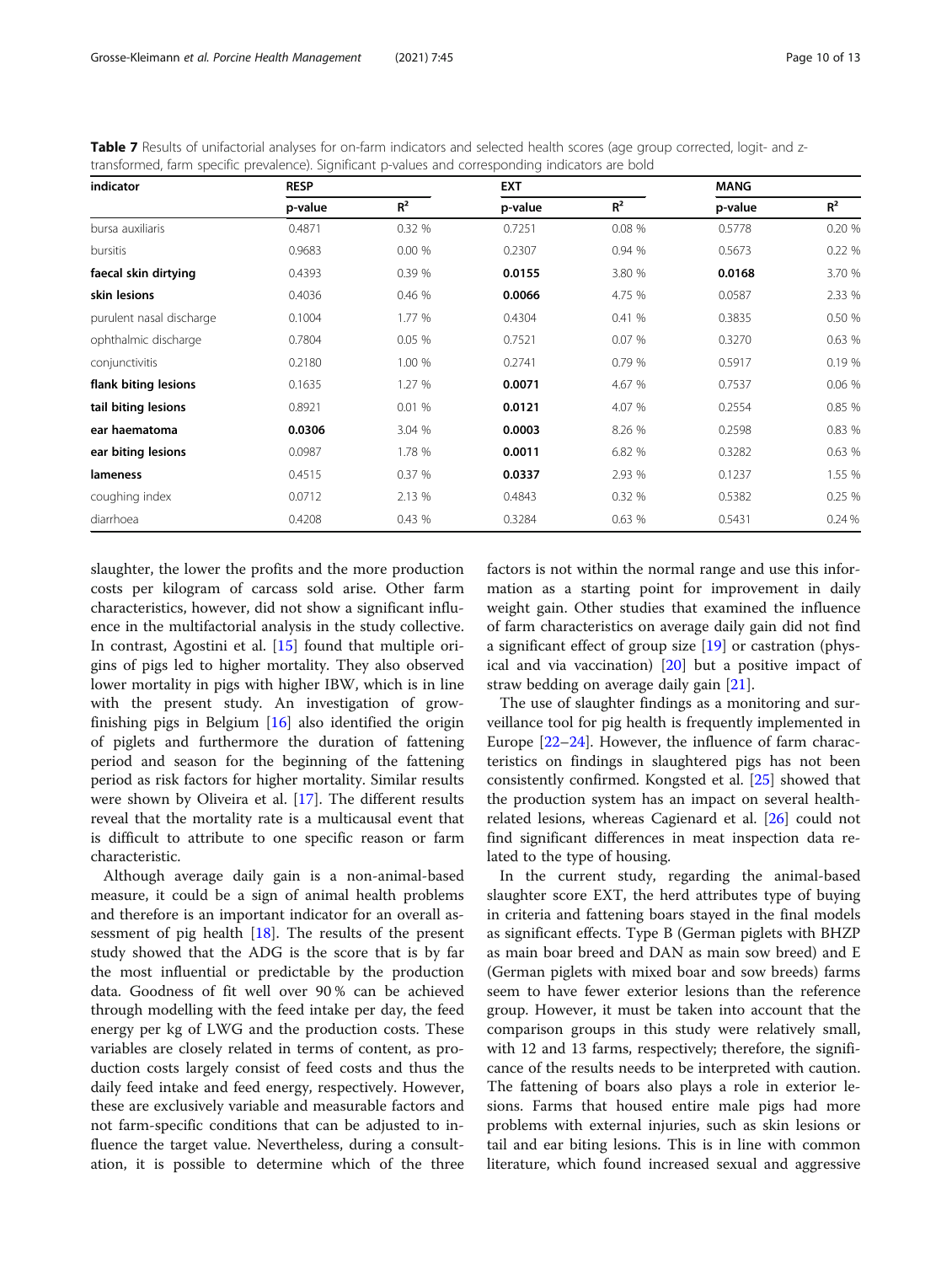behaviour against pen mates in single-sex male groups [[27,](#page-12-0) [28](#page-12-0)]. Concerning metric FC, the intake of feed per pig and day seem to have a protective influence on EXT. The suggestion is that satisfied animals are lazier and therefore show less aggression against pen mates.

# Reflection of on-farm information in health scores

One aim of the study was to develop health indicators for monitoring that are easy to implement under practical conditions. Therefore, no repeated survey was carried out on the farms, and only a random sample of individual pigs inspected was investigated. In contrast, the production data and health scores refer to the collected data of a complete half-year and take into account all animals that were kept or sold during this period. This aspect is underlined by the relatively low  $\mathbb{R}^2$  of the unifactorial on-farm health information models (Table 8). Nevertheless, veterinary examination can give an impression of the health status of individual pig herds and provide clues as to which health problems are not represented by routine processes along the pig production chain [\[29\]](#page-12-0).

The results of official meat inspection are, on the one hand, animal-based, but on the other hand, the lifetime health status is displayed in a way such that special health events are hidden by aggregation.

The idea of comparing the actively recorded health status of living animals with assessments based on slaughter findings has already been pursued several times. Maisano et al. [\[30](#page-12-0)] detected similar prevalence levels of animal-based measures on-farm and slaughter plants, whereas Carroll et al. [\[31](#page-12-0)] were able to establish little correlation between health problems in live animals and skin and tail lesions that developed at least ten weeks before slaughter. Van Staaveren et al. [[32\]](#page-12-0) also identified skin and tail lesions as "potential iceberg indicators" at the slaughterhouse to replace on-farm assessments. This fits with the results from the present study, as skin lesions and bite lesions on ears, tail and flanks were also significantly mapped by EXT, and a small correlation was found for tail biting lesions on farm and tail lesions detected at slaughter.

The respiratory tract findings, on the other hand, showed only a small statistical correlation between indicators at the slaughter plant and the corresponding indicators at the farm. Other studies that investigated the association of lung or pleural lesions and on-farm indicators for respiratory diseases also found no or little significance [[33](#page-12-0), [34\]](#page-12-0). Even though the principal component analysis supports a substantial relationship, RESP could be significantly modelled by blood ears only and none of the technically assigned ones, e.g., coughing index or purulent nasal discharge. One possible explanation for this may be that respiratory lesions in slaughter pigs are

often caused by enzootic pneumonia (Mycoplasma hyop*neumoniae*)  $[35]$ , which is typically clinically apparent from the sixth to the eighth fattening week [[36](#page-12-0)]. As the study included pigs from the first to the twelfth fattening week, the typical time period for coughing caused by enzootic pneumonia was underrepresented.

MANG could also scarcely be modelled by the onfarm indicators. However, this is to some extent reasonable, as the score includes, among others, the indicator "dermal damage by handling", which occurs during transport from the farm to the slaughterhouse and therefore is not expected to be found during on-farm examination. Another score component, liver milk spots, usually remains clinically inconspicuous in fattening pigs [[36,](#page-12-0) [37](#page-12-0)] and therefore cannot show connection to the on-farm indicators.

In addition to respiratory on-farm indicators (ophthalmic and nasal discharge, conjunctivitis and coughing index), Bursa auxiliaris, bursitis and diarrhoea showed no significant association with any of the slaughter scores. From this, the recommendation can be derived to consider these indicators in addition to the slaughter findings for health monitoring.

# Conclusions

In general, the present study shows that the investigated health scores are influenced to varying degrees by different farm and management characteristics. However, many of the influencing variables examined have a stronger influence when considered individually, but they do not longer play a decisive role in the multifactorial context. In practice, this confounding effect suggests that the whole farm with all its characteristics should always be taken into account for advising and changing of just individual factors has to be avoided.

From a specific perspective, ADG can be explained in a multifactorial model to almost 100 % by production costs and feed intake, whereas models for animal-based scores such as MOR or EXT had a much lesser coefficient of determination. Hence, MOR and EXT seem to be more important for describing animal welfare.

With regard to the on-farm indicators, a general contextual connection could be established via principal component analysis. In connection with the associated slaughter scores, however, it became apparent that only EXT could be mapped significantly by the result of the survey on the farms. Following this, the on-farm collection of respiratory indicators, e.g., coughing index or purulent nasal discharge as well as bursa or bursitis and diarrhoea, could be recommended as supplemental items for health monitoring.

Overall, it can be stated that production data are suitable to map health issues of fattening pigs in the context of monitoring and to obtain an impression of possible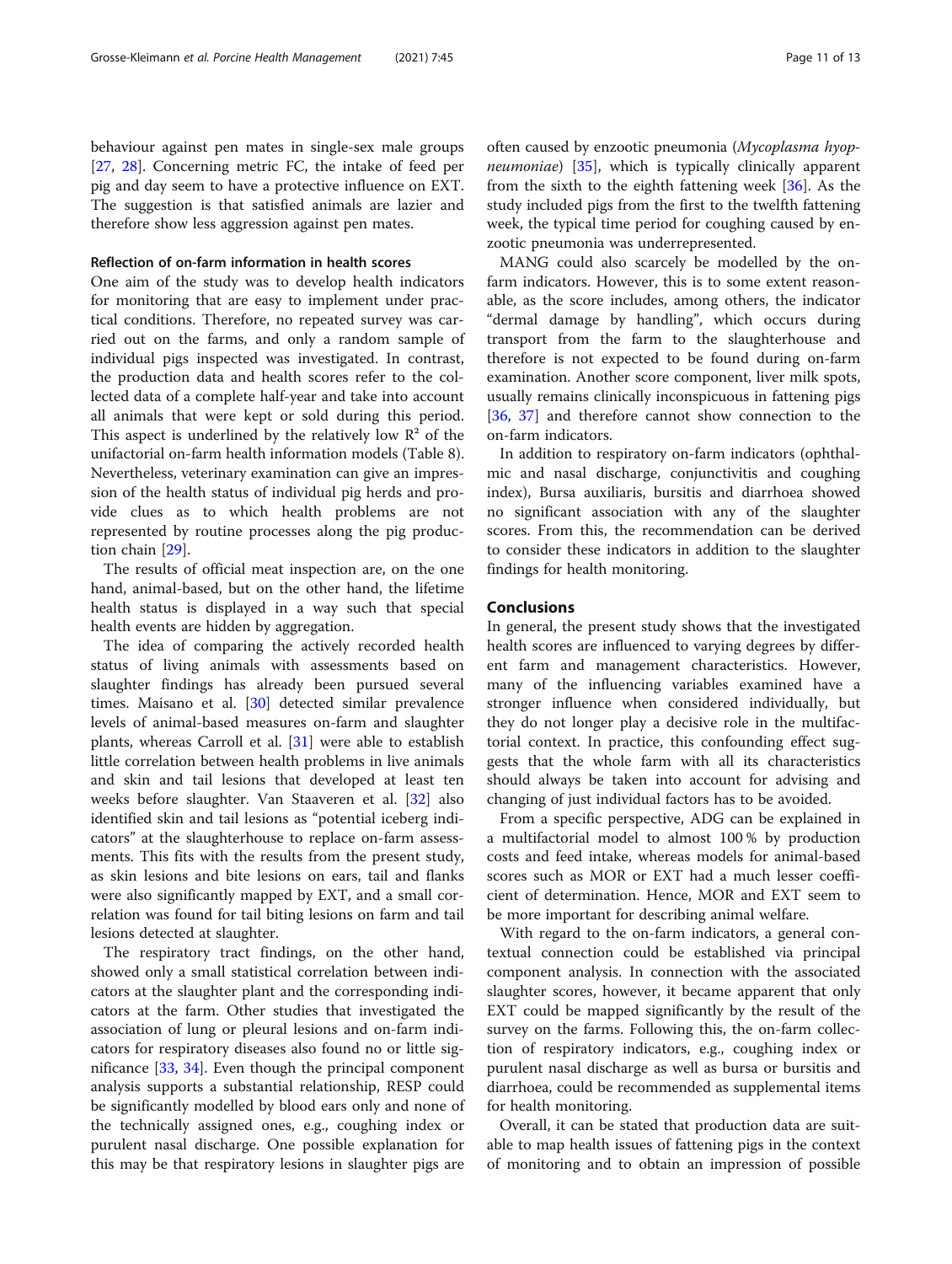<span id="page-11-0"></span>adjusting screws for consultancy in the next step. In this study, the production data are based on aggregated data of a sixth month period, and the on-farm examination of pigs may provide additional information in the form of a snapshot.

#### Abbreviations

ADG: average daily gain score; BHZP: German Federal Hybrid Breeding Programme; EXT: exterior lesions score; FCR: feed conversion ratio score; LWG: live weight gain; MANG: animal management score; MOR: mortality score; PIC: Pig Improvement Company; RESP: respiratory lesions score; TF: treatment frequency score; VzF: Association for Promoting Farming Economics

## Supplementary information

The online version contains supplementary material available at [https://doi.](https://doi.org/10.1186/s40813-021-00225-y) [org/10.1186/s40813-021-00225-y](https://doi.org/10.1186/s40813-021-00225-y).

Additional file 1 Descriptive results of all farm characteristics-factors and on-farm indicators.

Additional file 2 Results of uni- and multifactorial analyses for all health scores and farm characteristics.

#### Acknowledgements

This work was conducted under the MulTiViS project. The MulTiViS consortium would like to thank all participating farmers for their cooperation.

#### Authors' contributions

LK, HG and HP designed the study. HP and HM were responsible for raw data acquisition of production data. Together with HG, they edited the data and prepared it for transfer to JGK and LK. JGK, BW, IS, EGB, NK, HN, HP, HM, HG and LK were involved in the development of the survey questionnaire for on-farm health information, and BW and IS acquired the information via farm visits. JGK performed further processing steps and analyses of the entire data and wrote the initial draft. LK and HG critically reviewed the manuscript. All authors have read and approved the manuscript.

#### Funding

The project is supported by funds of the Federal Ministry of Food and Agriculture (BMEL) based on a decision of the Parliament of the Federal Republic of Germany via the Federal Office for Agriculture and Food (BLE) under the innovation support programme with the number 2817905315. The funders had no role in the study design, data collection and analysis, decision to publish, or preparation of the manuscript. This publication was supported by "Deutsche Forschungsgemeinschaft" and University of Veterinary Medicine Hannover, Foundation within the funding programme Open Access Publishing. Open Access funding enabled and organized by Projekt DEAL.

#### Availability of data and materials

The data were collected on an individual basis from farmers and slaughterhouses. Each participant gave written consent with the understanding that data would not be transferred to a third party. Therefore, any data transfer to interested persons is not allowed without an additional formal contract. Data are available to qualified researchers who sign a contract with the University of Veterinary Medicine Hannover and VzF. This contract will include guarantees to the obligation to maintain data confidentiality in accordance with the provisions of the German data protection law. Currently, there exists no data access committee or other body who could be contacted for the data. However, for this purpose, a committee will be founded. This future committee will consist of the authors as well as members nominated by the University of Veterinary Medicine Hannover and the VzF. Interested cooperative partners who are able to sign a contract as described above may contact: Prof. Dr. Lothar Kreienbrock

Department of Biometry, Epidemiology and Information Processing University of Veterinary Medicine, Hannover

Bünteweg 2, 30559 Hannover

Email: lothar.kreienbrock@tiho-hannover.de

# Declarations

#### Ethics approval and consent to participate

The performance data and farm characteristics used within this study were accumulated and maintained by VzF for consulting advice for farmers. Information on antibiotic usage is based on mandatory application and delivery forms, and findings in slaughtered pigs are based on data from official slaughterhouse inspection. On-farm health information was acquired solely for the study. All information was provided voluntarily by farmers, signing individual written consent data to be used by the study team only. The research does not involve any regulated animals, and there were no scientific procedures performed on animals of any kind. For this reason, formal approval by an ethical committee was not necessary under the provisions of the German regulations.

#### Consent for publication

Not applicable.

#### Competing interest

The authors declare that they have no competing interests.

#### Author details

<sup>1</sup>Department of Biometry, Epidemiology and Information Processing, WHO Collaborating Centre for Research and Training for Health in the Human-Animal-Environment Interface, University of Veterinary Medicine Hannover, Foundation, Hanover, Germany. <sup>2</sup>Institute for Animal Hygiene Animal Welfare and Farm Animal Behaviour, University of Veterinary Medicine Hannover, Foundation, Hanover, Germany. <sup>3</sup>Swine Health Service, Chamber of Agriculture in Lower Saxony, Oldenburg, Germany. <sup>4</sup>Field Station for Epidemiology, University of Veterinary Medicine Hannover, Foundation, Bakum, Germany. <sup>5</sup>VzF e.V, Association for Promoting Farming Economics Uelzen, Germany. <sup>6</sup>MSG, Marketing Service Gerhardy, Garbsen, Germany

# Received: 12 April 2021 Accepted: 16 July 2021 Published online: 03 August 2021

#### References

- 1. Scientific Opinion on. the use of animal-based measures to assess welfare in pigs. 2012.
- 2. Grosse-Kleimann J, Plate H, Meyer H, Gerhardy H, Heucke CE, Kreienbrock L. Health Monitoring of Finishing Pigs by Secondary Data Use – A Longitudinal Analysis. Porcine Health Management. 2021;7(20).
- Kish L. A procedure for objective respondent selection within the household. Journal of the American statistical Association. 1949;44(247): 380–7.
- 4. Dohoo I, Martin SW, Stryhn H. Veterinary Epidemiologic Research. 2nd Edition ed. Ver Inc. Charlottetown, Prince Edward Island, Canada. 2009; p. 865.
- 5. Meese GB, Ewbank R. The establishment and nature of the dominance hierarchy in the domesticated pig. Anim Behav. 1973;21(2):326–34.
- 6. D'Eath RB. Individual aggressiveness measured in a resident-intruder test predicts the persistence of aggressive behaviour and weight gain of young pigs after mixing. Appl Anim Behav Sci. 2002;77(4):267–83.
- 7. Cochran WG. Sampling techniques (3rd Edtion). John Wiley & Sons; 1977.
- 8. Nienhaus F, Meemken D, Schoneberg C, Hartmann M, Kornhoff T, May T, et al. Health scores for farmed animals: Screening pig health with register data from public and private databases. PLOS ONE. 2020;15(2).
- Harley S, More SJ, Boyle LA, O'Connell N, Hanlon A. Good animal welfare makes economic sense: potential of pig abattoir meat inspection as a welfare surveillance tool. Irish Veterinary Journal. 2012;65(1):1–12.
- 10. Van Staaveren N, Teixeira DL, Hanlon A, Boyle LA. Pig carcass tail lesions: the influence of record keeping through an advisory service and the relationship with farm performance parameters. Animal. 2017;11(1):140–6.
- 11. Pandolfi F, Kyriazakis I, Stoddart K, Wainwright N, Edwards SA. The 'Real Welfare' scheme: Identification of risk and protective factors for welfare outcomes in commercial pig farms in the UK. Prev Vet Med. 2017;146:34–43.
- 12. Tiergerechtheitsindex für Mastschweine. In: Gumpenstein BfaLB, editor.; 1995.